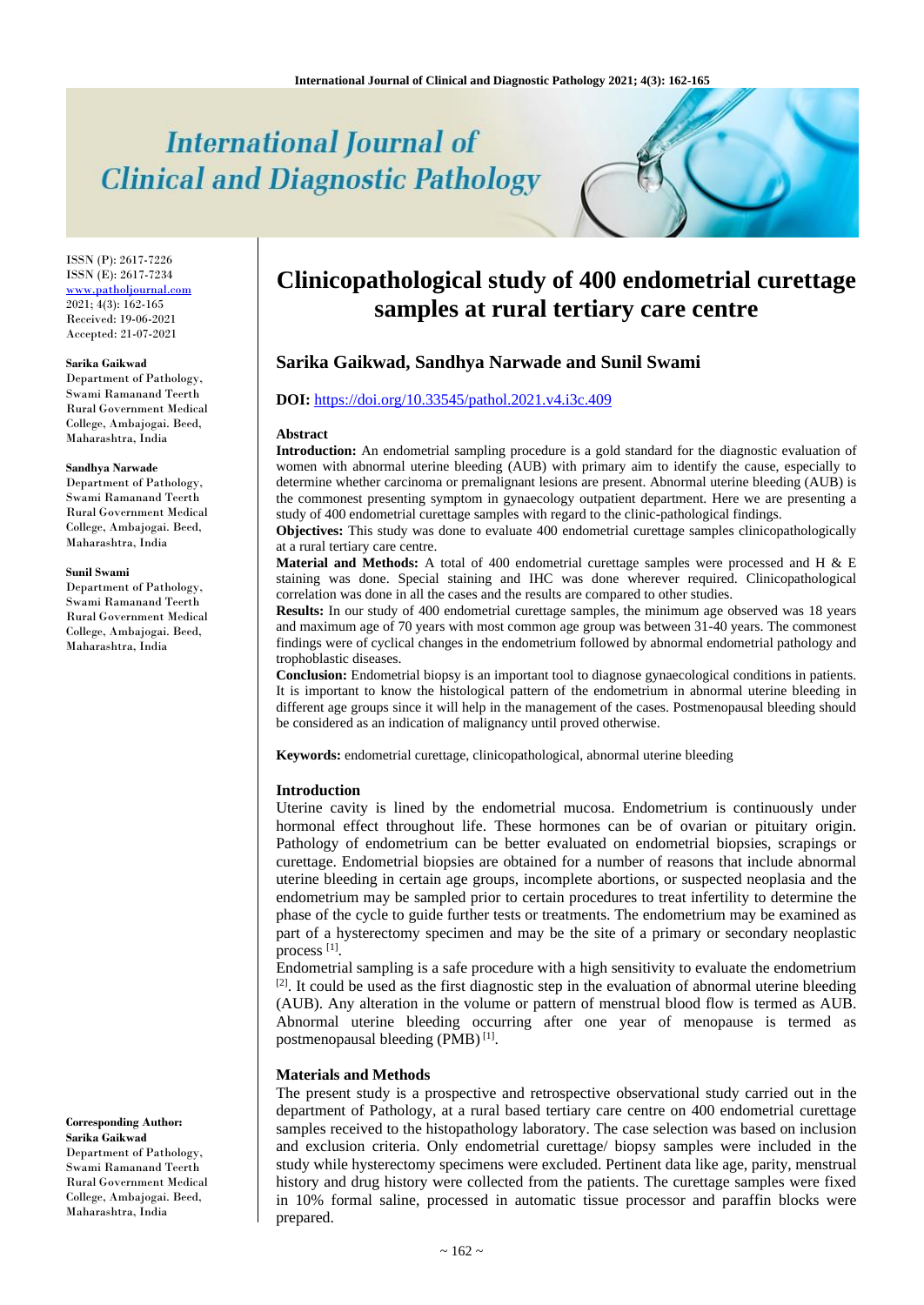Tissue sections of 4- 6µ were cut and stained with haematoxylin and eosin stain [H&E] stain. Histopathological evaluation was done under light microscope. Special stains and Immunohistochemistry [IHC] were done as when required for confirmation of the diagnosis.

curettage samples received during period of January 2019 to August 202. In specimens where no endometrial tissue was seen or no conclusion could be arrived at, in spite of the presence of some tissue, a diagnosis of inadequate for evaluation was given. Normal cyclical changes in endometrium and abnormal histopathological findings such as hyperplasia's, polyps, features suggestive of AUB/ DUB, pregnancy complications (molar or retained products of conception), malignancy etc. were noted.

#### **Observations and Results**

The present study includes a total of 400 endometrial

| Age [years] | No. of patients | Percentage [%] |
|-------------|-----------------|----------------|
| < 20        |                 | 0.25           |
| $20 - 30$   | 86              | 21.5           |
| $31 - 40$   | 135             | 33.75          |
| $41 - 50$   | 117             | 29.25          |
| $51 - 60$   | 54              | 13.50          |
| $61 - 70$   |                 | 1.00           |
| > 70        |                 | 0.75           |

Table 1: Distribution of patients in various age groups:

Most of the biopsy specimens were received in the age group of 30-50 years followed by 20-30 years and 51- 60

years of age.

| <b>Table 2:</b> Distribution of cases according to clinical presentation |  |  |
|--------------------------------------------------------------------------|--|--|
|--------------------------------------------------------------------------|--|--|

| <b>Chief complaints</b>            | Number of cases   Percentage [%] |    |  |
|------------------------------------|----------------------------------|----|--|
| Menorrhagia                        | 128                              | 32 |  |
| Metromenorrhagia                   |                                  | 23 |  |
| Polymenorrhea                      | 80                               |    |  |
| Inability to conceive              | 55                               | 14 |  |
| Discharge and bleeding per vaginum |                                  |    |  |
| Post-menopausal bleeding           |                                  |    |  |
| Total                              |                                  |    |  |

Menorrhagia was the most common chief complain amongst 128 [32%] cases followed by Metromenorrhagia in 91 [23%], Polymenorrhea in 80 [20%], inability to consive in

55 [14%] and discharge with prevaginal bleed in 41 [10%] cases in the present study.

| <b>Histopathological Diagnosis</b>            | Number of patients Percentage [%] |      |
|-----------------------------------------------|-----------------------------------|------|
| Inadequate Samples/ Biopsies                  | 72                                | 18.0 |
| <b>Proliferative Phase</b>                    | 78                                | 19.5 |
| <b>Secretory Phase</b>                        | 52                                | 13.0 |
| Menstrual endometrium                         | 01                                | 0.25 |
| Atrophic endometrium                          | 02                                | 0.5  |
| Senile cystic glandular hyperplasia           | 10                                | 2.5  |
| Hyperestrogenic state                         | 01                                | 0.25 |
| Disordered proliferative phase                | 14                                | 3.5  |
| Abnormal secretory phase                      | 18                                | 4.5  |
| Luteal phase defect (Hormonal imbalance)      | 16                                | 4.0  |
| Pill endometrium/Progestin effect             | 22                                | 5.5  |
| Endometrial polyp                             | 19                                | 4.75 |
| Simple endometrial hyperplasia without atypia | 24                                | 6.0  |
| Complex hyperplasia without atypia            | 02                                | 0.5  |
| Glandular and stromal breakdown               | 13                                | 3.25 |
| Products of conception and molar pregnancy    | 50                                | 12.5 |
| Acute endometritis                            | 02                                | 0.5  |
| Chronic endometritis                          | 01                                | 0.25 |
| Endometrioid adenocarcinoma                   | 01                                | 0.25 |
| Mucinous carcinoma                            | 01                                | 0.25 |
| Papillary serous carcinoma                    | 01                                | 0.25 |
| Total                                         | 400                               | 100% |

**Table 3:** Distribution of patients based on histopathological diagnosis:

Out of 400 specimens, 72 samples received were inadequate followed by normal cycling endometrium, which was the commonest pattern observed. Among these 131 cases of cyclic endometrium [Fig 1], 78 were proliferative and 52

were secretory and 1 in menstrual phase. Senile cystic glandular hyperplasia was seen in 10 cases while hyperestrogenic state was observed in single case. Atrophic endometrium was seen in 2 cases.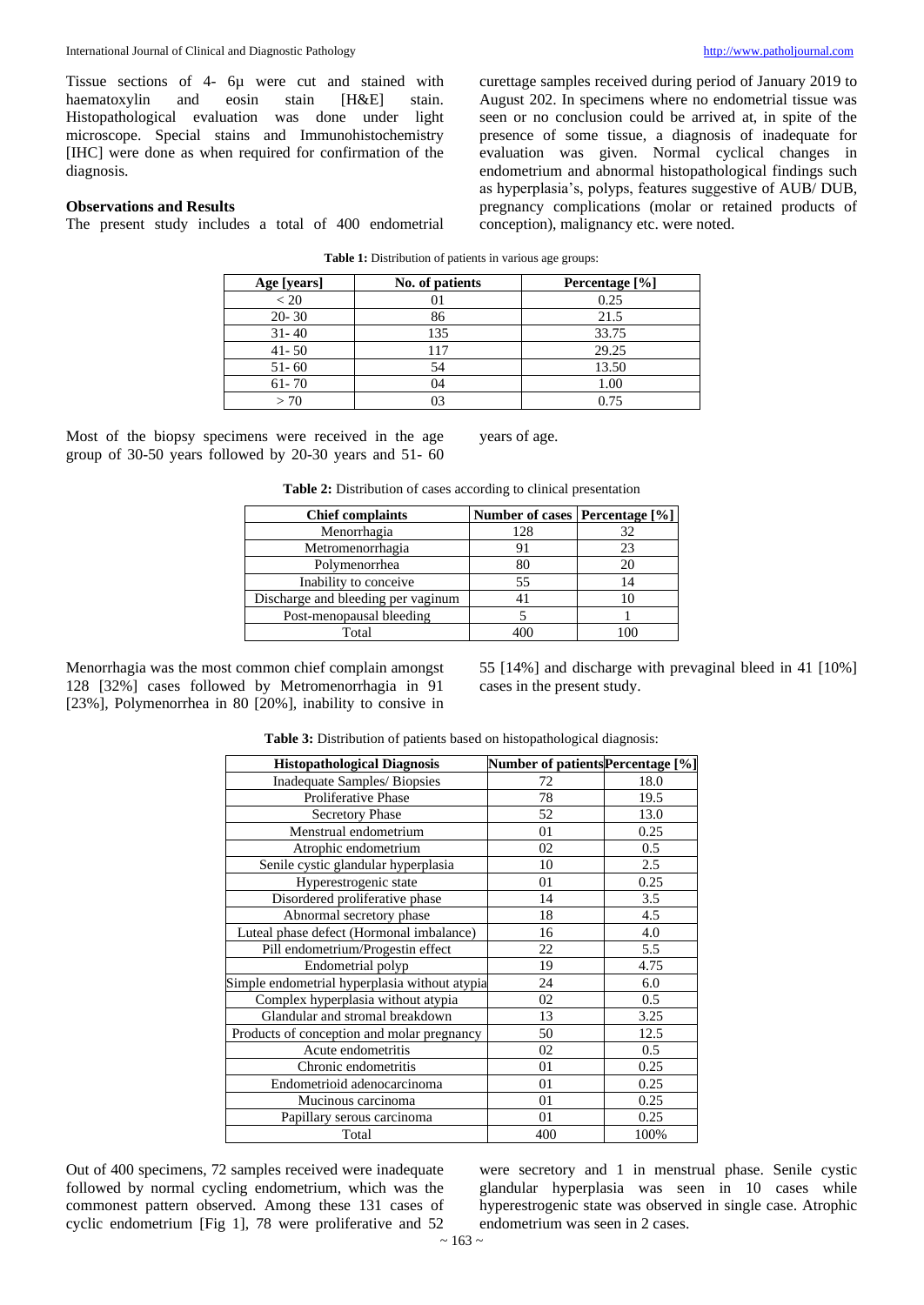

**Fig 1:** Shows [A] proliferative phase, [B] early secretory phase, [C] secretory phase and [D] senile cystic atrophy of endometrium. [H&E: 40X]

Disordered proliferative phases and abnormal secretory phases [Fig. 2 A, B] in the endometrium were observed in 14 and 18 cases respectively. Luteal phase defect was seen in 16 cases. Pill endometrium [Fig.3A] was observed in 22 cases while endometrial polyps were seen in 19 cases. Simple endometrial hyperplasia without atypia [Fig.3B] was observed in 24 patients while complex endometrial hyperplasia without atypia was seen in 2 cases. Glandular and stromal breakdown suggestive of AUB was seen in 13 cases. Trophoblastic lesions were seen in 50 cases with molar pregnancy [Fig.3C] being the predominant cause. Endometritis [Fig. 2C, D] was seen in 3 cases. Three cases of malignancy [Fig. 3D] were seen during study period.



**Fig 2:** Shows [A] disordered proliferative phase, [B] abnormal secretory phase, [H&E: 10X] [C] acute endometritis and [D] chronic endometritis. [H&E: 40X]



**Fig 3:** Shows [A] pill endometrium, [B] endometrial hyperplasia, [C] vesicular mole and [D] endometrial carcinoma. [H&E: 40X]

**Table 4:** Age [Years] wise histopathological diagnosis:

| <b>Histopathological</b><br><b>Diagnosis</b>     |                |                |                          | < 20  20-30  31-40  41- 50  51-60  >61 |                          |                |
|--------------------------------------------------|----------------|----------------|--------------------------|----------------------------------------|--------------------------|----------------|
| <b>Proliferative Phase</b>                       | $\Omega$       | 11             | 26                       | 34                                     | 7                        | $\Omega$       |
| Inadequate                                       | $\theta$       | 5              | 25                       | 21                                     | 20                       | $\mathbf{1}$   |
| Secretory Phase                                  | $\mathbf{1}$   | 8              | 22                       | 15                                     | 5                        | $\mathbf{1}$   |
| Products of conception and<br>molar pregnancy    |                | 48             | $\overline{c}$           | $\Omega$                               | $\theta$                 | $\theta$       |
| Simple endometrial<br>hyperplasia without atypia |                | 3              | 13                       | 3                                      | 4                        | 1              |
| Pill endometrium/<br>Progestin effect            |                | 4              | 9                        | 8                                      | 1                        | $\Omega$       |
| Endometrial polyp                                | $\theta$       | $\theta$       | 10                       | 5                                      | $\overline{4}$           | $\theta$       |
| Abnormal secretory phase                         |                | $\theta$       | 10                       | 6                                      | $\mathbf{1}$             | $\mathbf{1}$   |
| Luteal phase defect                              | $\overline{0}$ | $\overline{4}$ | 5                        | 6                                      | 1                        | $\overline{0}$ |
| Disordered proliferative<br>phase                | $\theta$       | $\overline{2}$ | $\overline{\mathcal{L}}$ | 5                                      | 3                        | $\theta$       |
| Glandular and stromal<br>breakdown               |                | $\theta$       | 3                        | 8                                      | $\overline{c}$           | $\theta$       |
| Simple cystic glandular<br>hyperplasia           | $\theta$       | $\Omega$       | 2                        | 3                                      | $\overline{\mathcal{L}}$ | 1              |
| Complex hyperplasia<br>without atypia            |                | $\Omega$       | 2                        | $\theta$                               | $\theta$                 | $\theta$       |
| Atrophic endometrium                             |                | $\theta$       | $\theta$                 | $\theta$                               | $\overline{2}$           | $\theta$       |
| Acute endometritis                               |                | $\theta$       | $\theta$                 | $\overline{c}$                         | $\theta$                 | $\overline{0}$ |
| Chronic endometritis                             |                | $\theta$       | $\mathbf{1}$             | $\theta$                               | $\theta$                 | $\overline{0}$ |
| Menstrual endometrium                            |                | $\overline{0}$ | $\mathbf{1}$             | $\theta$                               | $\theta$                 | $\overline{0}$ |
| Hyperestrogenic state                            | $\overline{0}$ | $\mathbf{1}$   | $\theta$                 | $\theta$                               | $\theta$                 | $\overline{0}$ |
| Endometrioid<br>adenocarcinoma                   |                | $\Omega$       | $\theta$                 | 1                                      | $\Omega$                 | $\theta$       |
| Mucinous carcinoma                               |                | $\theta$       | $\theta$                 | $\overline{0}$                         | $\overline{0}$           | 1              |
| Papillary serous carcinoma                       | $\overline{0}$ | $\theta$       | $\theta$                 | $\theta$                               | $\theta$                 | 1              |
| <b>Total</b> [400]                               | $\mathbf{1}$   | 86             | 135                      | 117                                    | 54                       | 7              |

#### **Discussion**

The endometrial lining is divided into a deeper basal layer and a superficial functional layer. The superficial functional layer is under the influence of pituitary and ovarian hormones. Any deviation from the normal menstrual cycle can be attributed to: disorders of endometrial origin, disorders of hypothalamic-pituitary-ovarian axis. A normal menstrual cycle has a frequency of 24-38 days, last 7-9 days